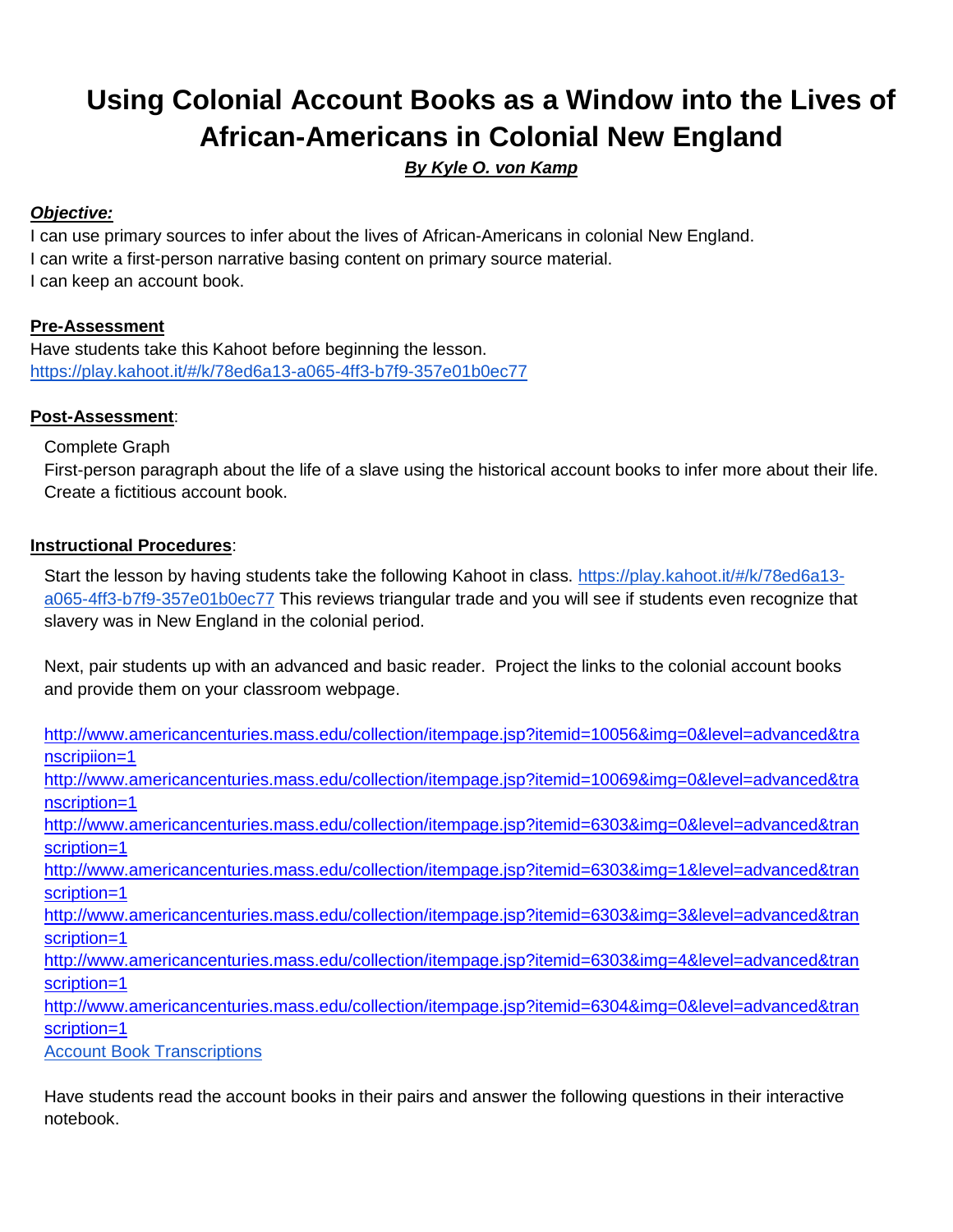- 1. What are these documents?
- 2. Why would they be used?
- 3. Where do these people live?

Allow time for the class to discuss each question, guiding them to self-discovery. Before revealing that the people are from Deerfield, Massachusetts, ask students to think of the triangular trade, what was transported on each leg of the trip, and what evidence from the documents might support where the people live. After revealing that the individuals are from Deerfield, Massachusetts, discuss why they may not have thought it was from New England prior. Ask students, "how is slavery in New England evident through these primary sources?" [18th Century Slaves in Deerfield, Massachusetts Listed by Owner](http://www.americancenturies.mass.edu/classroom/curriculum_6th/lesson6/slaves.html)

Discuss currency and pounds, shillings, and pence. This short video can help with the explanations. [https://youtu.be/p7o8oNFO7\\_U](https://youtu.be/p7o8oNFO7_U)

Denominations of Colonial Money 4 farthings = 1 pence (abbreviated as "d") 12 pence = 1 shilling (abbreviated as "s")  $5$  shillings = 1 crown 20 shillings = 1 pound (abbreviated as " $E$ ")  $240$  pence = 1 pound 21 shillings = 1 guinea Shilling was an English coin worth one-twentieth of a pound. In eighteenth-century writing, values of money appear as follows:  $7d =$  seven pence  $6/5 =$  six shillings, five pence  $3.4.8$  = three pounds, four shillings, eight pence

Have students go through the account books and make graphs of their choice in a shared Google sheet to show purchasing trends. Allow time for students to work in their pairs. Then project some of the graphs in front of the room and have groups talk about their charts.

Review the language arts term "infer". Ask students make a list of five inferences made about the slave owner, the slave, and the lives they lead.

Have students write a first-person narrative of at least one paragraph using information from the account books and inferring the life of the slave. Use a peer evaluation method to examine the narrative.

As students finish, each can create a fictitious account book using legal paper. Have them set up the accounts as they saw in the primary sources. Use a black pen or, for a more challenging option, create quill pens. Have students fill in the account page complete with pounds, shillings, and pence. Make sure their denominations of money make sense. Once complete, each student can make a cup of tea. Make sure the water is not too hot. Place the account book page on a tarp. Use the tea bag to blot over the page to make it look aged. Let the paper dry in place.

#### *Real world connection:*

Using spreadsheets to assist in budgeting and accounting Interconnected and interdependent economies from around the world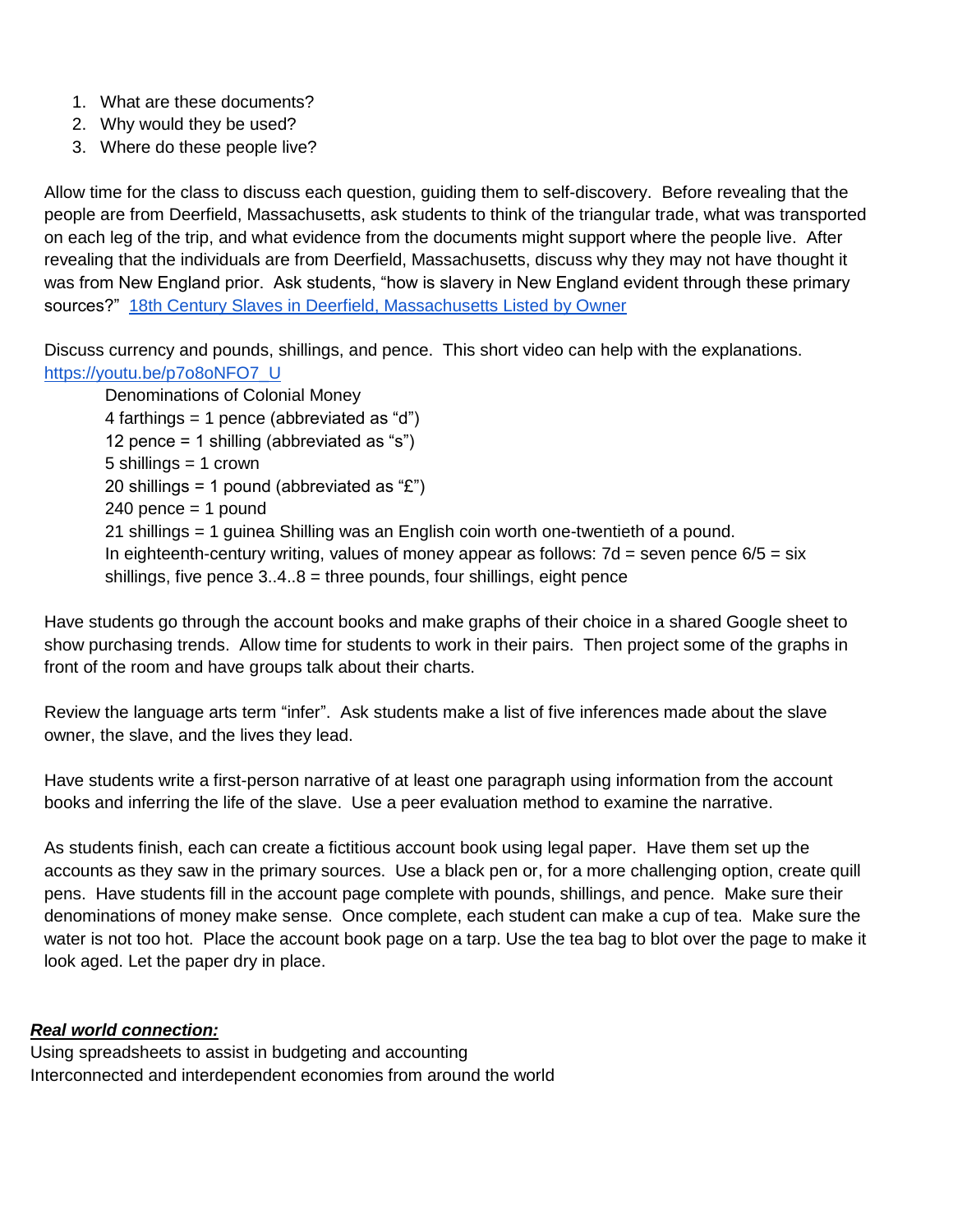## **Differentiated Instructional Support/Learning Styles**:

Scaffolded graphs/account books/paragraphs available Pairings with strong and weak students Small groups - interpersonal learners ESL - typing information on Google docs - translating with Google translate for notes ESL - Spanish textbook - listening ESL and G/T - paired together to assist in activity Graphs- logic learners Narrative - linguistic learners/intrapersonal learners Account book - artistic learners/intrapersonal learners

#### **Extension**:

Research why the Triangular Trade and slavery drove the New England economy Make a flail for students to thrash wheat by hand Exchange rates from currency then to now

#### **Homework Options and Home Connection**:

Graphs could be completed as homework, as could the paragraph and/or mock account book

#### **Interdisciplinary Connections**:

Art - creating the fictitious account book Economics - basic accounting LA - first-person narrative and public speaking

#### **Materials/Resources Needed**:

Kahoot and projector Online account books Chromebooks/Google account Legal-sized paper Black pens and/or quills with ink Tea bags Warm water in cups Plastic tarp

### **Key Vocabulary**:

Account books Slave Servant Indenture Economy Pound **Shilling** Pence

### **Technology Connections**:

Researching the account books on computer Creating the digital graph using Google spreadsheets